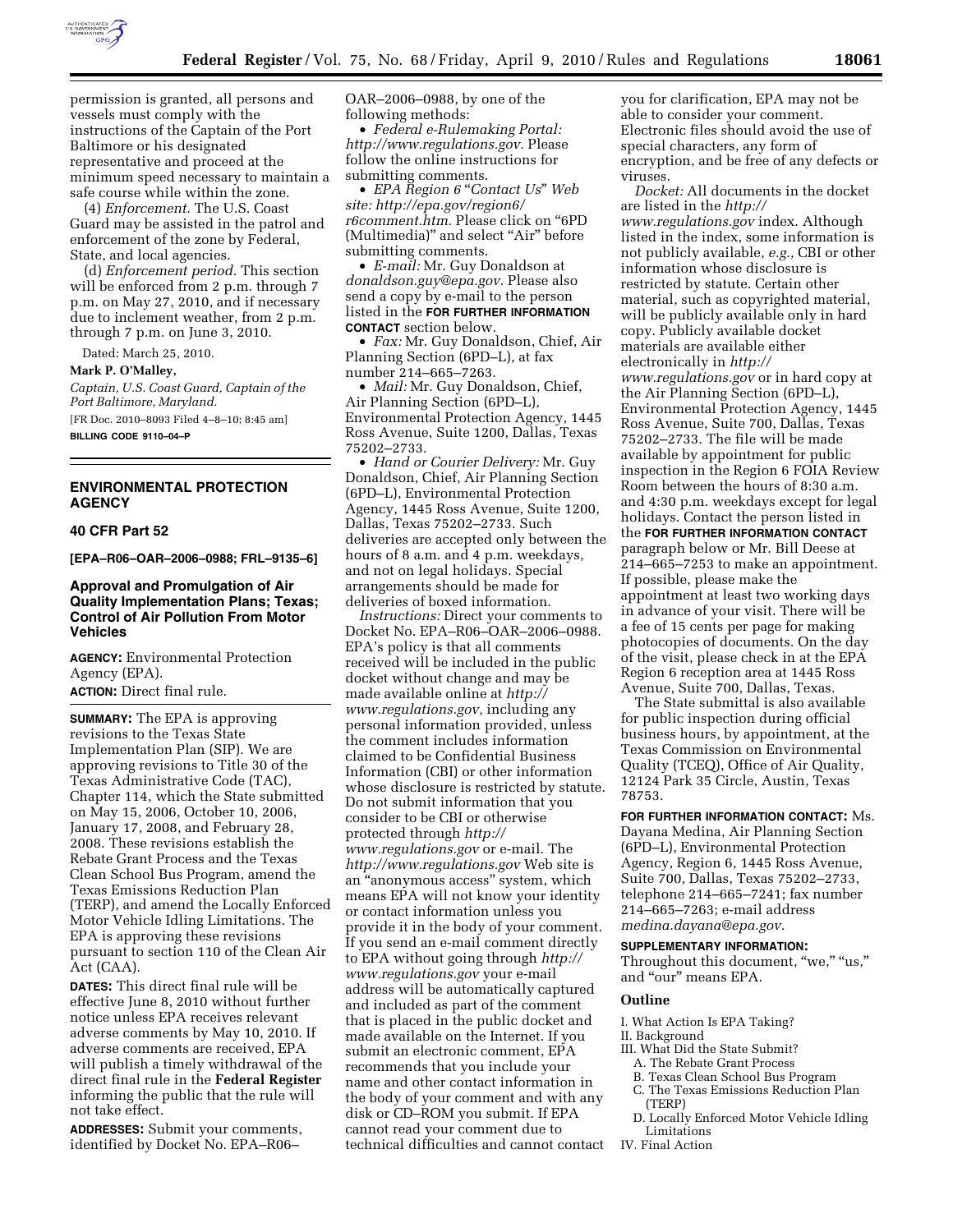# V. Statutory and Executive Order Reviews

#### **I. What Action Is EPA Taking?**

Today we are approving revisions to the Texas SIP that amend 30 TAC Chapter 114, Control of Air Pollution from Motor Vehicles. These revisions consist of the new Rebate Grant Process and the new Texas Clean School Bus Program, and additional revisions to the TERP and Locally Enforced Motor Vehicle Idling Limitations, as submitted to EPA by the TCEQ on May 15, 2006, October 10, 2006, January 17, 2008, and February 28, 2008. Some of the revisions we are approving in this rulemaking are administrative in nature—they identify an acronym and renumber a sequence of paragraphs. A majority of the revisions, however, are substantive in nature. We are approving these revisions in accordance with section 110 of the CAA.

The EPA is publishing this rule without prior proposal because we view this as a noncontroversial amendment and anticipate no relevant adverse comments. However, in the proposed rules section of this **Federal Register**  publication, we are publishing a separate document that will serve as the proposal to approve the SIP revisions if relevant adverse comments are received. This rule will be effective on June 8, 2010 without further notice unless we receive relevant adverse comments by May 10, 2010. If we receive relevant adverse comments, we will publish a timely withdrawal in the **Federal Register** informing the public that the rule will not take effect. We will address all public comments in a subsequent final rule based on the proposed rule. We will not institute a second comment period on this action. Any parties interested in commenting must do so now. Please note that if we receive adverse comments on an amendment, paragraph, or section of this rule and if that provision may be severed from the remainder of the rule, we may adopt as final those provisions of the rule that are not the subject of an adverse comment.

#### **II. Background**

Section 110 of the CAA requires States to develop air pollution regulations and control strategies to ensure that air quality meets the National Ambient Air Quality Standards (NAAQS) established by EPA. The NAAQS are established under section 109 of the CAA and currently address six criteria pollutants: carbon monoxide, nitrogen dioxide, ozone, lead, particulate matter, and sulfur dioxide. A SIP is a set of air pollution regulations, control strategies, other means or techniques, and technical analyses

developed by the State, to ensure that air quality in the State meets the NAAQS. It is required by section 110 and other provisions of the CAA. A SIP protects air quality primarily by addressing air pollution at its point of origin. A SIP can be extensive, containing State regulations or other enforceable documents, and supporting information such as emissions inventories, monitoring networks, and modeling demonstrations. Each State must submit regulations and control strategies to EPA for approval and incorporation into the Federallyenforceable SIP.

The Texas SIP includes a variety of control strategies, including the TERP, a program that provides funding for owners and operators to reduce emissions from heavy-duty diesel equipment used in areas that are not meeting the NAAQS for ozone.1 On October 10, 2006, the TCEQ submitted SIP revisions to EPA to revise the existing TERP program by establishing the Rebate Grant Process and the Texas Clean School Bus Program. The Rebate Grant Process will provide fast and simple access to rebate grants under the TERP. The Texas Clean School Bus Program also revises the TERP to fund efforts by school districts to improve the health of children by reducing emissions of diesel exhaust from school buses.

On January 17, 2008, the State submitted SIP revisions that further amend the TERP. These revisions authorize the TCEQ to allow travel on highways and roadways designated by the TCEQ to count toward the requirement that grant-funded vehicles operate at least 75 percent of the annual miles in the eligible counties; lower the cost-effectiveness criteria from \$13,000 per ton of  $NO<sub>X</sub>$  reduced to \$15,000 per ton of  $NO<sub>x</sub>$  reduced; and remove the option that vehicles, equipment, and engines replaced under the program may be removed from the State in lieu of being recycled or scrapped.

On May 15, 2006, the State submitted SIP revisions addressing Locally Enforced Motor Vehicle Idling Limitations. The EPA first approved revisions to the Texas SIP that incorporated Locally Enforced Motor Vehicle Idling Limitations on April 11, 2005 (70 FR 18308), for use as a control strategy to reduce ground-level ozone. The current motor vehicle idling rules limit the idling time for certain motor vehicles. The SIP revisions submitted

on May 15, 2006, prohibit idling of a vehicle within a school zone or within 1,000 feet of a public school during operating hours; modify the exemption that applies to motor vehicles with a gross vehicle weight rating of 14,000 pounds or less; clarify the intent of the rule; and add exemptions to allow idling the primary propulsion engine of a vehicle to provide air conditioning while using the vehicle to perform an essential function related to roadway construction or maintenance, and when powering an air conditioner in the vehicle's sleeper berth for a governmentmandated rest period.

On February 28, 2008, the State submitted revisions to the SIP that further amend Locally Enforced Motor Vehicle Idling Limitations. The February 28, 2008 SIP revisions modify the exemption that applies to motor vehicles with a gross vehicle weight rating of 14,000 pounds or less; extend the expiration date of two subsections to September 1, 2009; prohibit idling within 1,000 feet of hospitals and residential areas; and restrict idling of vehicles with sleeper berths when there is a vehicle heating and air conditioning hook-up facility located within two miles. Currently, there are no Federal regulations governing idling time for motor vehicles.

More detail on each of these revisions is included below and in the Technical Support Document (TSD). The TSD is provided in the docket for this rulemaking.2

We note one more SIP revision, submitted by the State on October 4, 2001, which is not included in the TSD for this rulemaking. The State submitted revisions to the SIP on October 4, 2001, that included the repeal of 30 TAC 114.507 (*Exemptions*). Section 114.507 prohibited a motor vehicle with a gross vehicle weight rating greater than 14,000 pounds from idling more than five consecutive minutes in the Houston-Galveston-Brazoria area, from April 1 through October 31 of each calendar year. EPA did not take action on this portion of the revision, but on September 6, 2006, EPA approved a revision to the Texas SIP that removed from the SIP "Division 1: Motor Vehicle Idling Limitations,'' which included section 114.507 (*see* 71 FR 52670). Therefore, that portion of the State's October 4, 2001 submittal that pertains to section 114.507 will not be acted on by EPA because it is superseded by the September 6, 2006 rulemaking.

<sup>1</sup>Although the TERP has several different components, the part of the plan that EPA approved into the Texas SIP is the Diesel Emissions Reduction Incentive Program for On-Road and Non-Road Vehicles. *See* 70 FR 48647 (August 19, 2005).

<sup>2</sup>The docket for this rulemaking, which includes a TSD, is available at *http://www.regulations.gov.*  The docket number is EPA-R06-OAR-2006-0988.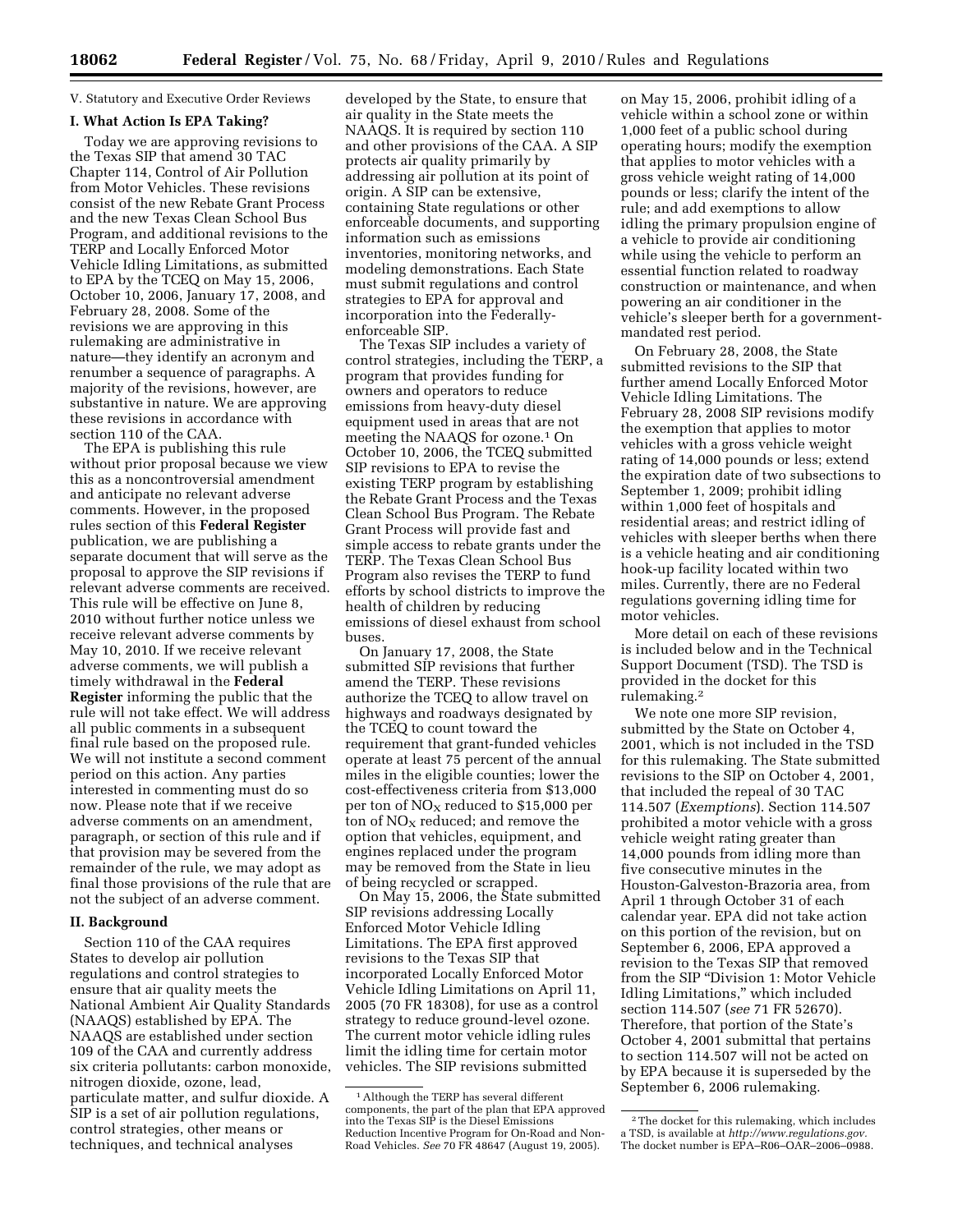# **III. What Did the State Submit?**

# *A. The Rebate Grant Process*

The Rebate Grant Process is new within 30 TAC Chapter 114, Control of Air Pollution from Motor Vehicles; Subchapter K, Mobile Source Incentive Programs; Division 3, Diesel Emissions Reduction Incentive Program for On-Road and Non-Road Vehicles. The rule was adopted by the State on September 20, 2006, and submitted to EPA for approval into the SIP on October 10, 2006. The Rebate Grant Process is codified at 30 TAC 114.624 and will provide for fast and simple access to TERP funds, using a streamlined process to award standardized rebates for designated project types. The State may award rebate grants for a specific region or statewide, limit or expand the project types to further the goals of the program, and designate another entity to administer the grants. The EPA is approving this revision to the SIP because it is consistent with section 110(1) of the CAA. The EPA notes, however, that in the DFW and Houston SIPs, certain commitments have been approved into the SIP for reducing  $NO<sub>x</sub>$ as necessary for the areas to reach attainment.3 Texas must continue to insure that these commitments are met.

# *B. Texas Clean School Bus Program*

The Texas Clean School Bus Program is a new division in 30 TAC Chapter 114, Control of Air Pollution from Motor Vehicles; Subchapter K, Mobile Source Incentive Programs; Division 4, Texas Clean School Bus Program. The rule was adopted by the State on September 20, 2006, and submitted to EPA for approval into the SIP on October 10, 2006.

There are five new sections within Division 4. Section 114.640 (*Definitions*) identifies and defines the terms used in the Texas Clean School Bus Program: (1). *Diesel exhaust,* (2). *Incremental Cost,* (3). *Qualifying fuel,* (4). *Repower,*  and (5). *Retrofit.* Section 114.642 (*Applicability*) establishes program eligibility for school districts and charter schools statewide; the program is not limited to nonattainment areas. This section also allows regional planning organizations, such as Councils of Government and private non-profit organizations, to apply for and receive grants to improve the program. Section 114.644 (*Clean School Bus Program Requirements*) establishes

the basic program requirements for the Clean School Bus Program, including: the types of projects eligible for a Clean School Bus grant; allowance for the TCEQ to limit and/or prioritize funding in a particular funding period to certain areas of the State; allowance for the TCEQ to establish other criteria in a particular funding period, including reductions in diesel exhaust emissions to be achieved and additional pollutants to be addressed; the minimum use and useful life of a project under the grant program; a requirement that for a proposed project that includes a replacement of equipment or a repower, the old equipment or engine must be recycled, scrapped, or otherwise permanently removed from the State; strict adherence to the application form; allowance of the use of grant funds to pay incremental costs associated with the project and prohibition against using the grant for administrative expenses; prohibition against use of grant funds to meet Federal or State legal requirements and for credit under any State or Federal emissions reductions credit averaging, banking, or trading program; 4 and allowance for the TCEQ to require that the grant recipient return some or all of the grant funds if they fail to meet the terms of a project grant or conditions of the Texas Clean School Bus Program. Section 114.646 (*Monitoring, Recordkeeping, and Reporting Requirements*) requires grant recipients to adhere to the reporting requirements of their grant. Reports must occur at least annually. Section 114.648 (*Implementation Schedule*) establishes that the Texas Clean School Bus Program will expire on August 31, 2013.

Although the rules found in new Division 4 establish the needed framework for a clean school bus program, the Texas Clean School Bus Program would be funded by TERP only if TCEQ is given the necessary appropriation authority by the Texas State legislature (Texas Constitution, Article VIII, Section 6) and TERP revenues reach levels required to fund the program (Texas Health and Safety Code, section 386.252). The Texas Clean School Bus Program remained unfunded during the 2006–2007 biennium because an appropriation was not made by the Texas State legislature. However, the program was funded during the 2008–

2009 biennium after the Texas State Legislature gave TCEQ the necessary appropriation authority (House Bill No. 1, 81st Legislature, Regular Session, General Appropriations Act).

In a letter dated May 16, 2006, EPA provided TCEQ with comments, stating that in order for the Texas Clean School Bus Program to be approvable into the SIP under the Economic Incentive Program (EIP), reductions created by the plan must be surplus, quantifiable, enforceable, and permanent, and should be made consistent with the principles of equity and environmental benefit.5 In their submittal, TCEQ confirmed that the Texas Clean School Bus Program meets the requirements of a financial mechanism EIP under EPA's *Improving Air Quality with Economic Incentive Programs* guidance. Our analysis of this revision's consistency with EPA's EIP guidelines can be found in the TSD, which is provided in the docket for this rulemaking.

The EPA is approving the above revisions to the SIP, which establish the needed framework for the Texas Clean School Bus Program, because they are consistent with section 110(1) of the CAA and EPA's EIP guidance. However, EPA notes once again that in the DFW and Houston SIPs, certain commitments have been approved into the SIP for reducing  $NO<sub>x</sub>$  as necessary for the areas to reach attainment. Texas must continue to insure that these commitments are met.

### *C. The Texas Emissions Reduction Plan (TERP)*

The TERP is found in 30 TAC Chapter 114, Control of Air Pollution from Motor Vehicles; Subchapter K, Mobile Source Incentive Programs; Division 3, Diesel Emissions Reduction Incentive Program for On-Road and Non-Road Vehicles. Revisions to the TERP were adopted by the State on September 20, 2006 and submitted to EPA for approval into the SIP on October 10, 2006. Subsequent revisions to the TERP were adopted by the State on December 5, 2007 and submitted to EPA for approval into the SIP on January 17, 2008. These are explained in detail below.

The October 10, 2006 submittal provides for clarification of the definition of "cost-effectiveness," as it applies to the TERP. The amendment to paragraph (1) in section 114.620 (*Definitions*) modifies the definition of ''cost-effectiveness'' to clarify how the cost-effectiveness of TERP grant applications will be determined. Cost-

<sup>3</sup>For specific commitments that have been established for reducing  $NO<sub>x</sub>$ , as necessary, for DFW and Houston to reach attainment, please *see*  the DFW SIP approved on January 14, 2009 (74 FR 01903), and the Houston SIP approved on September 6, 2006 (71 FR 52670).

<sup>4</sup>Except as provided under Texas Health and Safety Code, section 386.056, which states that an owner or operator of a site located in the Houston-Galveston or Dallas-Fort Worth nonattainment area may, under certain circumstances, use emissions reductions generated by a program established under this chapter to offset the requirements of commission rules relating to control of air pollution from oxides of nitrogen.

<sup>5</sup>*See* EPA's *Improving Air Quality with Economic Incentive Programs* guidance, chapters 4 and 8 (January 2001).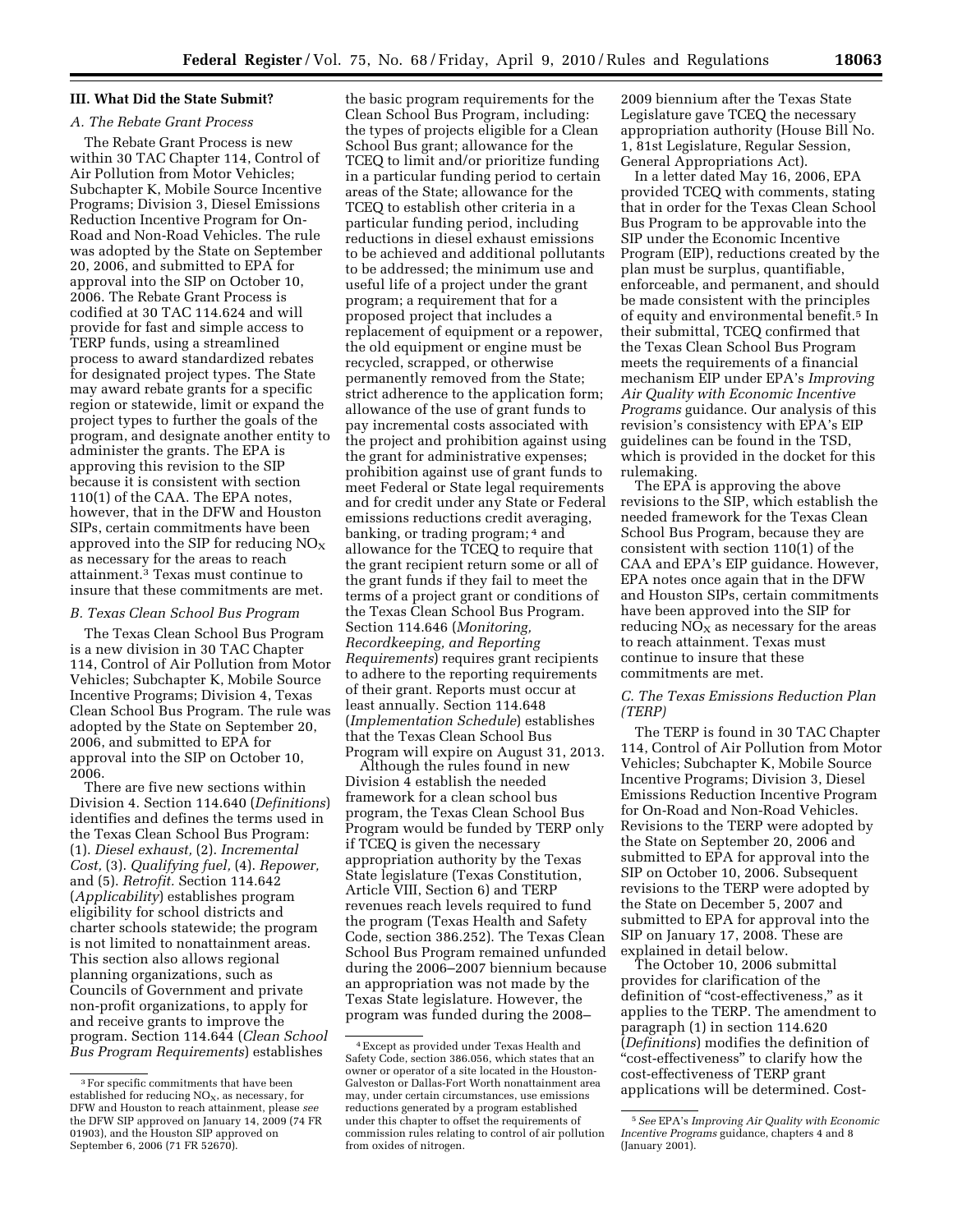effectiveness is defined as the total dollar amount expended divided by the total number of tons of  $NO<sub>X</sub>$  emissions reduction attributable to that expenditure. In calculating costeffectiveness, one time grants of money at the beginning of a project shall be annualized using a time value of public funds or discount rate determined for each project by TCEQ, taking into account the interest rate on bonds and interest earned by State funds. In addition, amendments to paragraphs (8) and (10) in section 114.620, replace the acronym "EPA" with "United States Environmental Protection Agency.'' The EPA is approving these amendments because they will improve TERP program effectiveness by ensuring that the cost-effectiveness of projects under the TERP is accurately calculated.

The revisions submitted on October 10, 2006 also address section 114.622 (*Incentive Program Requirements*). Revisions to subsection (d) in section 114.622 establish that the TCEQ may set lower cost-effectiveness limits as needed to ensure the best use of available funds, which will allow spending a larger amount of money per ton of  $NO<sub>X</sub>$  reduced. In addition to costeffectiveness, the TCEQ may base project selection decisions on other measures when evaluating the effectiveness of projects in reducing  $NO<sub>x</sub>$  emissions in relation to the funds to be awarded. While many of the most cost-effective projects have already been completed, old, polluting equipment remains in use in nonattainment areas and this revision would increase the eligibility of a portion of that equipment for TERP funding. The EPA is approving this amendment because it will allow TERP to fund less cost-effective projects that nevertheless would reduce  $NO<sub>x</sub>$ emissions in nonattainment areas.

A portion of the October 10, 2006 revision to subsection (d) in section 114.622, which specifies that the costeffectiveness of a proposed project under the TERP program must not exceed a cost-effectiveness of \$13,000 per ton of  $NO<sub>x</sub>$  emissions reduced, is superseded by a revision in the January 17, 2008 submittal, which further lowers the cost-effectiveness limits for projects to  $$15,000$  per ton of NO<sub>X</sub> emissions reduced. In addition, the amendment to subsection (c) of section 114.622, which requires that old equipment or engines that are part of a proposed project that includes a replacement of equipment or a repower be recycled, scrapped or otherwise permanently removed from the State, is superseded by the January 17, 2008 submittal, which requires grant recipients to recycle or scrap the old

equipment or engine, except in specific grants in which the applicant provides sufficient assurances that an old locomotive will not be returned to the State. The EPA is approving these revisions because they will improve TERP program effectiveness by increasing the pool of eligible applicants for TERP funds and by providing greater certainty that older, higher emitting equipment will be removed from service.

The January 17, 2008 submittal also revises subsection (b) of section 114.622 (*Incentive Program Requirements*), which authorizes the TCEQ to allow vehicles replaced or repowered under the TERP to travel on highways and roadways, or portions of a highway or roadway, designated by the TCEQ and located outside a nonattainment area or affected county to count towards the percentage-of-use requirement when determining eligibility for TERP grants. Previously, not less than 75 percent of the vehicle miles traveled or hours of operation projected for the five years immediately following the award of a grant were required to be projected to take place in a nonattainment area or affected county in Texas. The requirement that at least 75 percent of the vehicle miles traveled or hours of operation projected for the five years immediately following the award of a grant must be projected to take place in a nonattainment area or affected county of the State of Texas, or on highways and roadways designated by the TCEQ and located outside a nonattainment area or affected county, is only used to determine TERP program eligibility. According to the TERP guidelines, usage outside of the nonattainment areas or affected counties will not count towards the emissions reductions used to determine the cost-effectiveness of the project. The EPA is approving this revision to the SIP because it will result in more vehicles traveling in and around the nonattainment areas to be eligible for TERP grants.

The EPA is approving the above revisions to the TERP program into the SIP because they are consistent with section 110(1) of the CAA, they give the State additional flexibility to allocate TERP funds to achieve the air quality goals of the State, and the TERP continues to be consistent with EPA's EIP guidance.6 EPA notes, however, that in the DFW and Houston SIPs, certain commitments have been approved into the SIP for reducing  $NO<sub>x</sub>$  as necessary

for the areas to reach attainment. Texas must continue to insure that these commitments are met.

### *D. Locally Enforced Motor Vehicle Idling Limitations*

The Locally Enforced Motor Vehicle Idling Limitations are found in 30 TAC Chapter 114, Control of Air Pollution from Motor Vehicles; Subchapter J, Operational Controls for Motor Vehicles; Division 2, Locally Enforced Motor Vehicle Idling Limitations. This rule can be implemented within the jurisdiction of any local government in the State that has signed a Memorandum of Agreement (MOA) with the TCEQ. The local government that signs the MOA is delegated the authority to enforce the rule within its jurisdiction. Thus far, numerous cities and counties in the Austin and Dallas-Fort Worth areas have adopted these regulations.7 Revisions to Division 2 were adopted by the State on April 26, 2006, and submitted to EPA for approval into the SIP on May 15, 2006. Subsequent revisions to Division 2 were adopted by the State on January 30, 2008, and submitted to EPA for approval into the SIP on February 28, 2008. These are explained in detail below.

The May 15, 2006 submittal revises section 114.512 (*Control Requirements for Motor Vehicle Idling*). The first amendment simply identifies the existing first paragraph as subsection (a). This paragraph states that no person shall cause, suffer, allow, or permit the primary propulsion engine of a motor vehicle to idle for more than five consecutive minutes when the motor vehicle is not in motion during the period of April 1 through October 31 of each calendar year. The EPA is approving this revision because it allows for existing section 114.512 to be organized into subsections.

The second revision to Section 114.512 adds new subsection (b), which states that no driver using the vehicle's sleeper berth may idle the vehicle in a school zone or within 1,000 feet of a public school during its hours of operation, an offense of which may be punishable by a fine not to exceed \$500. A portion of new subsection (b) in section 114.512 (submitted May 15, 2006), which establishes that this particular subsection expires on September 1, 2007, is superseded by a

<sup>6</sup>For our analysis of the consistency of the TERP revisions with EPA's *Improving Air Quality with Economic Incentive Programs* guidance (January 2001), please *see* the TSD, which is located in the docket for this rulemaking.

<sup>7</sup>For a current list of areas implementing idling restrictions in North Texas, visit *http:// www.nctcog.org/trans/air/programs/idling/ index.asp.* For a current list of areas implementing idling restrictions in the Austin area, visit *http:// www.tceq.state.tx.us/implementation/air/sip/ vehicleidling.html.*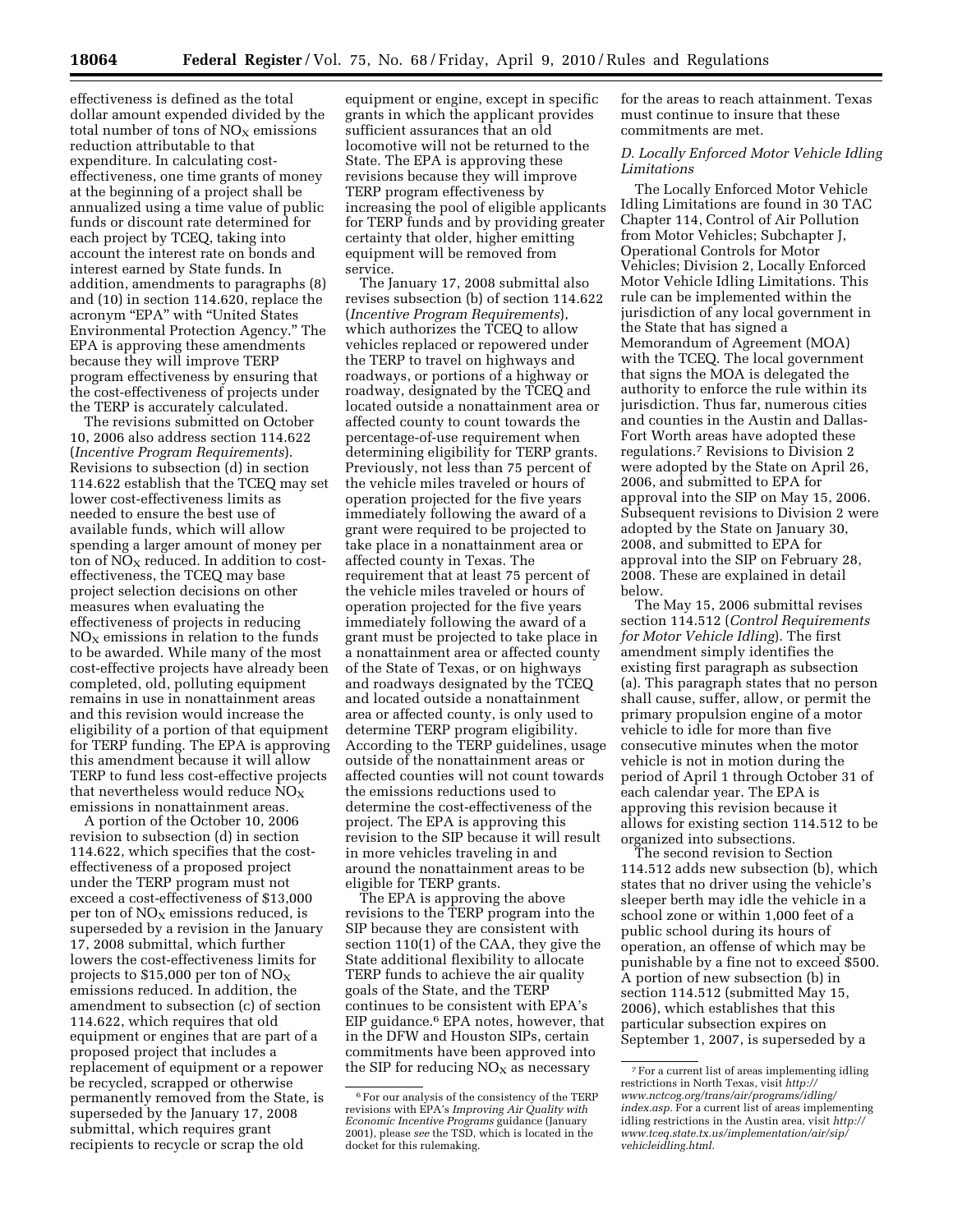revision in the February 28, 2008 submittal, which extends the expiration date to September 1, 2009. The February 28, 2008 submittal also revises subsection (b) by adding language to prohibit idling by drivers using the vehicle's sleeper berth in residential areas 8 or within 1,000 feet of a hospital. The EPA is not taking action on the revisions to subsection (b) of section 114.512 that were submitted on May 15, 2006 and February 28, 2008, because the expiration date of September 1, 2009 has already passed, and subsection (b) is therefore no longer in effect.

The May 15, 2006 submittal also revises section 114.517 (*Exemptions*). The amendment to paragraph (1) in section 114.517 continues to exempt motor vehicles with a gross vehicle weight rating of 14,000 pounds or less, but if before September 1, 2007, only those that do not have a sleeper berth. This is superseded by the January 28, 2008 revision, which provides the following: Paragraph (1) specifies that the control requirements for motor vehicle idling do not apply to "a motor vehicle that has a gross vehicle weight rating of 14,000 pounds or less and does not have a sleeper berth.'' New paragraph (2) indicates that after September 1, 2009, all motor vehicles with a gross vehicle weight rating of 14,000 pounds or less will be exempt from the provisions of section 114.512 (*Control Requirements for Motor Vehicle Idling*). This revision simply clarifies that control requirements for motor vehicle idling do not apply to any motor vehicle with a gross vehicle weight rating of 14,000 pounds or less. The Locally Enforced Motor Vehicle Idling Limitations approved into the Texas SIP on April 11, 2005 (70 FR 18308) applied only to heavy duty vehicles with a gross vehicle weight rating greater than 14,000 pounds, and were not intended to apply to any vehicle with a gross vehicle weight rating of 14,000 pounds or less, regardless of whether or not it has a sleeper berth. This revision to section 114.517 allows for consistency with the TX SIP revisions approved in 2005. The EPA is approving these revisions submitted on February 28, 2008 because they provide for clarification of the exemptions to the motor vehicle idling limits. EPA is not taking action on the May 15, 2006 revision to paragraph (1) in section 114.517, because it is superseded by the revisions submitted on February 28, 2008.

The May 15, 2006, submittal also revises section 114.517, paragraphs (4) and (7). In paragraph (4), the phrase ''not including" is replaced with "other than," such that the paragraph reads that one of the exemptions to the control requirements for motor vehicle idling is ''the primary propulsion engine of a motor vehicle providing a power source necessary for mechanical operation, other than propulsion, and/or passenger compartment heating, or air conditioning.'' In paragraph (7), the phrase "comfort/safety" is replaced with ''comfort and safety'' and the word "those," referring to "vehicles," is removed because it is redundant. In addition, the phrase "or public" is added and the phrase "school buses" is removed, to clarify that the primary propulsion engine of all motor vehicles intended for commercial or public passenger transportation, or passenger transit operations, are allowed to idle up to a maximum of 30 minutes when being used to provide air conditioning or heating necessary for passenger comfort and safety. Furthermore, the exemption regarding the propulsion engine of motor vehicles used for passenger transit operations is removed from paragraph (8) and inserted into paragraph (7). Revised paragraph (7) now reads that the provisions of section 114.512 do not apply to "the primary propulsion engine of a motor vehicle that is being used to supply heat or air conditioning necessary for passenger comfort and safety in vehicles intended for commercial or public passenger transportation, or passenger transit operations, in which case idling up to a maximum of 30 minutes is allowed.'' Language is added to paragraph (8), exempting the primary propulsion engine of a motor vehicle being used to provide air conditioning or heating necessary for employee health or safety while the employee is using the vehicle to perform an essential job function related to roadway construction or maintenance, from the control requirements for motor vehicle idling. The new exemption found in paragraph (8) ensures that the control requirements for motor vehicle idling do not conflict with the Texas Department of Transportation guidelines for vehicle idling by employees. The revision to paragraph (8) will assist local jurisdictions in determining enforcement responsibilities. Text is edited in paragraphs (9) and (10) for clarification: the word "or" is removed from the end of paragraph (9) to indicate that it is no longer the next to last paragraph; in paragraph (10), the word "who" is replaced with "that" and a

period is replaced with a semi-colon and the word "or" is added to the end of paragraph (10), to indicate that it is no longer the final paragraph in section 114.517. The EPA is approving these revisions because they help to clarify procedures regarding idling restrictions.

The May 15, 2006 submittal also adds new paragraph (11), which exempts from the control requirements for motor vehicle idling, a motor vehicle when idling is necessary to power a heater or air conditioner while a driver is using the vehicle's sleeper berth for a government-mandated rest period. The February 28, 2008 submittal revises paragraph (11) by adding language that prohibits idling to power a heater or air conditioner while a driver is using the vehicle's sleeper berth if the vehicle is within two miles of a facility offering external heating and air conditioning connections at a time when those connections are available. It should be noted that in a letter dated January 17, 2006, EPA provided TCEQ with comments, stating that the addition of exemption (11) would weaken the SIP rules approved by EPA in 2005. We added that we would not be able to approve this revision into the SIP unless TCEQ would provide substitute reductions or modeling to show that attainment can be met without the credits affected by these changes. TCEQ did not revise the rule or provide new substitute reductions or modeling in response to our comments. However, the February 28, 2008 submittal extends the expiration date of paragraph (11) to September 1, 2009, and it should be noted that the expiration date has passed and the exemption is no longer in effect. Therefore, the EPA is not taking action on the revisions to paragraph (11) that were submitted on May 15, 2006, and February 28, 2008.

The February 28, 2008 submittal also revises section 114.517 (*Exemptions*), by renumbering the paragraphs to account for new paragraph (2). The EPA is approving this revision to the SIP because it allows for clarity and consistency in the numbering of the paragraphs in section 114.517.

The EPA is approving the above revisions to the Locally Enforced Motor Vehicle Idling Limitations into the SIP because they are consistent with section 110(1) of the CAA, and because they allow for clarity and consistency of the exemptions and control requirements for motor vehicle idling.

#### **IV. Final Action**

The EPA is approving revisions to the Texas SIP submitted to EPA on May 15, 2006, October 10, 2006, January 17, 2008, and February 28, 2008, which

<sup>8</sup>As defined by Local Government Code, Section 244.001, which explains what areas are classified as residential areas.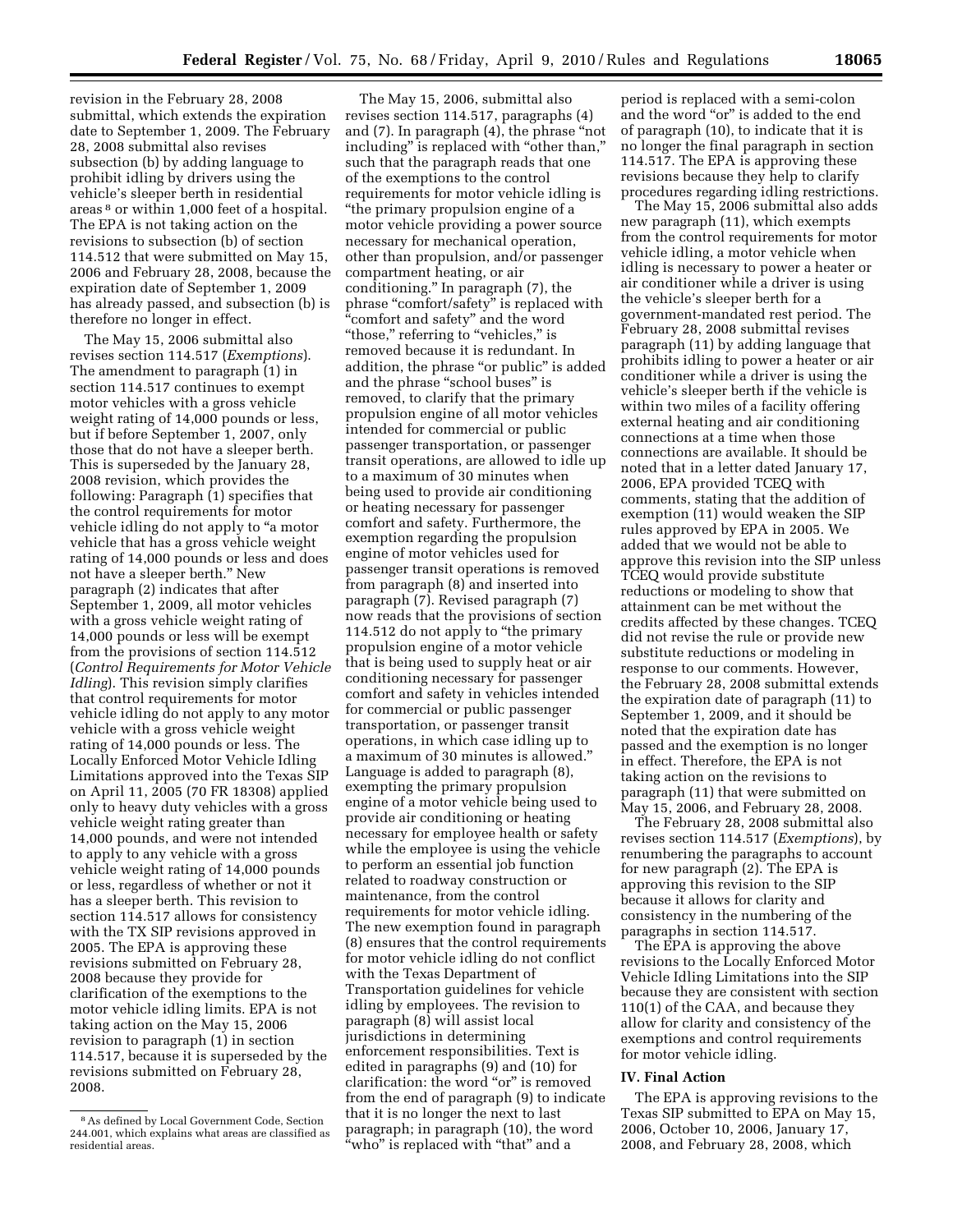apply to 30 TAC Chapter 114, Control of Air Pollution from Motor Vehicles. These revisions establish the Rebate Grant Process and Texas Clean School Bus Program, and amend the TERP and Locally Enforced Motor Vehicle Idling Limitations. The revisions are consistent with section 110(1) of the Act.

#### **V. Statutory and Executive Order Reviews**

Under the Clean Air Act, the Administrator is required to approve a SIP submission that complies with the provisions of the Act and applicable Federal regulations. 42 U.S.C. 7410(k); 40 CFR 52.02(a). Thus, in reviewing SIP submissions, EPA's role is to approve State choices, provided that they meet the criteria of the Clean Air Act. Accordingly, this action merely approves State law as meeting Federal requirements and does not impose additional requirements beyond those imposed by State law. For that reason, this action:

• Is not a "significant regulatory action'' subject to review by the Office of Management and Budget under Executive Order 12866 (58 FR 51735, October 4, 1993);

• Does not impose an information collection burden under the provisions of the Paperwork Reduction Act (44 U.S.C. 3501 *et seq.*);

• Is certified as not having a significant economic impact on a substantial number of small entities under the Regulatory Flexibility Act (5 U.S.C. 601 *et seq.*);

• Does not contain any unfunded mandate or significantly or uniquely affect small governments, as described in the Unfunded Mandates Reform Act of 1995 (Pub. L. 104–4);

• Does not have Federalism implications as specified in Executive Order 13132 (64 FR 43255, August 10, 1999);

• Is not an economically significant regulatory action based on health or safety risks subject to Executive Order 13045 (62 FR 19885, April 23, 1997);

• Is not a significant regulatory action subject to Executive Order 13211 (66 FR 28355, May 22, 2001);

• Is not subject to requirements of Section 12(d) of the National Technology Transfer and Advancement Act of 1995 (15 U.S.C. 272 note) because application of those requirements would be inconsistent with the Clean Air Act; and

• Does not provide EPA with the discretionary authority to address, as appropriate, disproportionate human health or environmental effects, using practicable and legally permissible methods, under Executive Order 12898 (59 FR 7629, February 16, 1994). In addition, this rule does not have Tribal implications as specified by Executive Order 13175 (65 FR 67249, November 9, 2000), because the SIP is not approved to apply in Indian country located in the State, and EPA notes that it will not impose substantial direct costs on Tribal governments or preempt Tribal law.

The Congressional Review Act, 5 U.S.C. 801 *et seq.,* as added by the Small Business Regulatory Enforcement Fairness Act of 1996, generally provides that before a rule may take effect, the agency promulgating the rule must submit a rule report, which includes a copy of the rule, to each House of the Congress and to the Comptroller General of the United States. EPA will submit a report containing this action and other required information to the U.S. Senate, the U.S. House of Representatives, and the Comptroller General of the United States prior to publication of the rule in the **Federal Register**. A major rule cannot take effect until 60 days after it is published in the **Federal Register**. This action is not a "major rule" as defined by 5 U.S.C. 804(2).

Under section 307(b)(1) of the Clean Air Act, petitions for judicial review of this action must be filed in the United States Court of Appeals for the appropriate circuit by June 8, 2010. Filing a petition for reconsideration by the Administrator of this final rule does not affect the finality of this action for the purposes of judicial review nor does it extend the time within which a petition for judicial review may be filed, and shall not postpone the effectiveness of such rule or action. This action may not be challenged later in proceedings to enforce its requirements. (*See* Section 307(b)(2).)

#### **List of Subjects in 40 CFR Part 52**

Environmental protection, Air pollution control, Incorporation by reference, Intergovernmental Relations, Nitrogen oxides, Ozone, Volatile organic compounds.

Dated: March 24, 2010.

#### **Lawrence E. Starfield,**

*Acting Regional Administrator, Region 6.* 

■ 40 CFR part 52 is amended as follows:

### **PART 52—[AMENDED]**

■ 1. The authority citation for part 52 continues to read as follows:

**Authority:** 42 U.S.C. 7401 *et seq.* 

#### **Subpart SS—Texas**

 $\blacksquare$  2. The table in § 52.2270(c) entitled ''EPA Approved Regulations in the Texas SIP'' is amended under Chapter 114 (Reg 4) as follows:

■ a. Under Subchapter J, Division 2, by revising the entries for sections 114.512 and 114.517;

■ b. Under Subchapter K, Division 3, by revising the entries for sections 114.620 and 114.622, and adding a new entry for section 114.624;

■ c. Under Subchapter K, immediately following section 114.629, by adding a new centered heading "Division 4: Texas Clean School Bus Program,'' followed by new entries for sections 114.640, 114.642, 114.644, 114.646 and 114.648.

The revisions and additions read as follows:

#### **§ 52.2270 Identification of plan.**

\* \* \* \* \* (c) \* \* \*

#### EPA-APPROVED REGULATIONS IN THE TEXAS SIP

| State citation                                                   | Title/Subject |  | State<br>approval/<br>Submittal date | EPA approval date |  | Explanation |  |  |  |
|------------------------------------------------------------------|---------------|--|--------------------------------------|-------------------|--|-------------|--|--|--|
|                                                                  |               |  |                                      |                   |  |             |  |  |  |
| Chapter 114 (Reg 4)-Control of Air Pollution from Motor Vehicles |               |  |                                      |                   |  |             |  |  |  |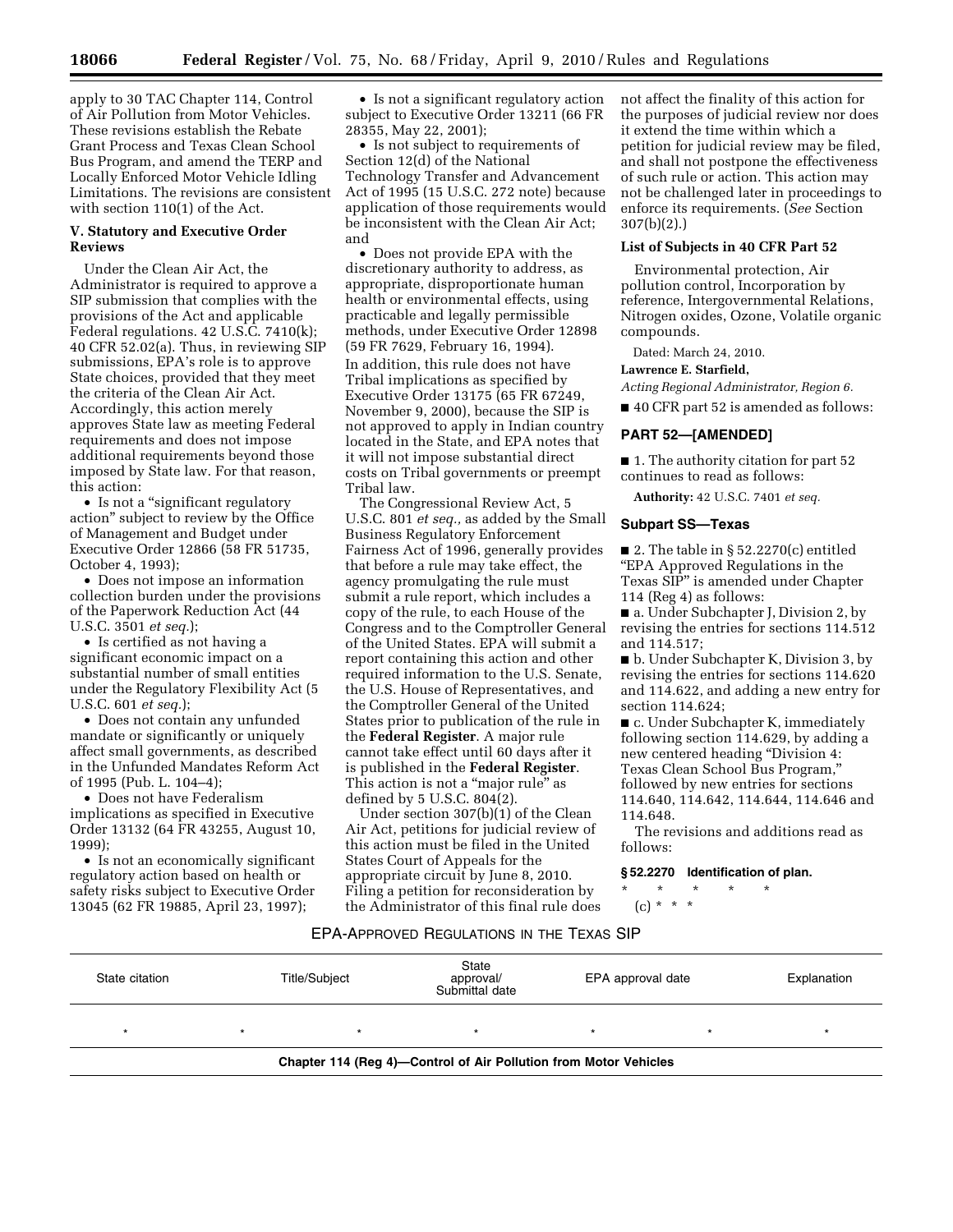# EPA-APPROVED REGULATIONS IN THE TEXAS SIP—Continued

| State citation  | Title/Subject                                                                             | State<br>approval/<br>Submittal date       | EPA approval date                                                                                                            | Explanation                 |  |
|-----------------|-------------------------------------------------------------------------------------------|--------------------------------------------|------------------------------------------------------------------------------------------------------------------------------|-----------------------------|--|
| $\star$         | $\star$<br>$\star$                                                                        | $\star$                                    | $\star$<br>$\star$                                                                                                           | $\star$                     |  |
|                 |                                                                                           |                                            | <b>Subchapter J-Operational Controls for Motor Vehicles</b><br>Division 2: Locally Enforced Motor Vehicle Idling Limitations |                             |  |
| $\star$         |                                                                                           | $\star$                                    |                                                                                                                              |                             |  |
|                 | Section 114.512  Control Requirements for Motor Vehi-<br>cle Idling.                      | 1/30/2008                                  | [Insert FR page number where docu-<br>ment begins].                                                                          | Not in SIP:<br>114.512(b).  |  |
|                 |                                                                                           | 1/30/2008                                  | [Insert FR page number where docu-<br>ment begins].                                                                          | Not in SIP:<br>114.517(12). |  |
|                 | Division 3: Diesel Emission Reduction Incentive Program for On-road and Non-road Vehicles |                                            | Subchapter K-Mobile Source Incentive Programs                                                                                |                             |  |
|                 |                                                                                           | 9/20/2006                                  | [Insert FR page number where docu-<br>ment begins].                                                                          |                             |  |
|                 |                                                                                           |                                            |                                                                                                                              |                             |  |
|                 | Section 114.622  Incentive Program Requirements                                           | 12/5/2007                                  | [Insert FR page number where docu-<br>ment begins].                                                                          |                             |  |
|                 |                                                                                           | $\star$                                    |                                                                                                                              | $\star$                     |  |
|                 |                                                                                           | 9/20/2006                                  | [Insert FR page number where docu-<br>ment begins].                                                                          |                             |  |
| $\star$         |                                                                                           |                                            |                                                                                                                              | $\star$                     |  |
|                 |                                                                                           | Division 4: Texas Clean School Bus Program |                                                                                                                              |                             |  |
|                 |                                                                                           | 9/20/2006                                  | [Insert FR page number where docu-<br>ment begins].                                                                          |                             |  |
|                 |                                                                                           | 9/20/2006                                  | [Insert FR page number where docu-<br>ment begins].                                                                          |                             |  |
|                 | Section 114.644  Clean School Bus Program Require-<br>ments.                              |                                            | [Insert FR page number where docu-<br>ment begins].                                                                          |                             |  |
| Section 114.646 | Monitoring, Recordkeeping, and Re-<br>porting Requirements.                               | 9/20/2006                                  | [Insert FR page number where docu-<br>ment begins].                                                                          |                             |  |
|                 | Section 114.648  Implementation Schedule                                                  | 9/20/2006                                  | [Insert FR page number where docu-<br>ment begins].                                                                          |                             |  |
|                 |                                                                                           |                                            |                                                                                                                              |                             |  |